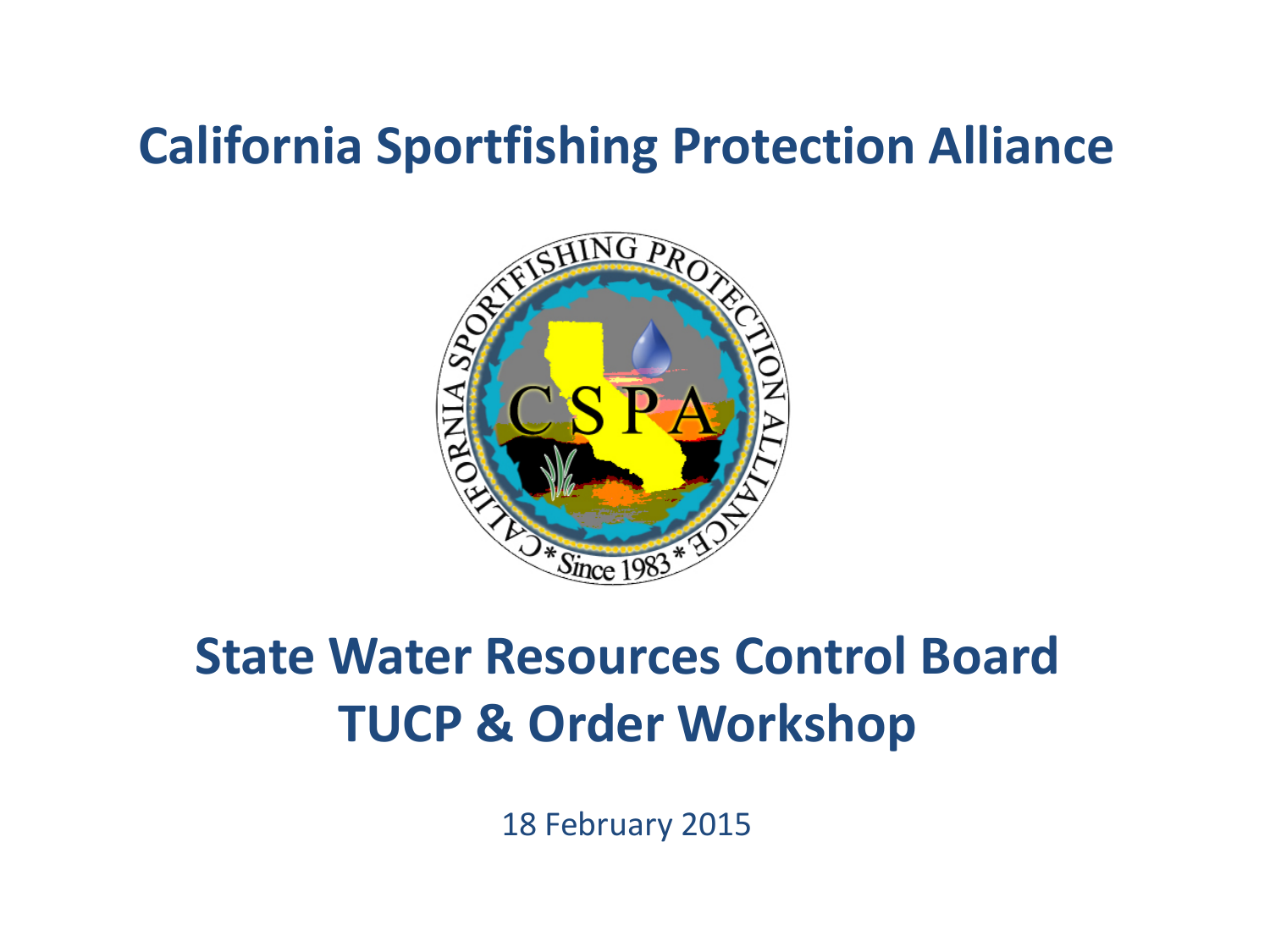### **We Told You What Would Happen!**

- In early 2013, we predicted what would happen if the Board failed to enforce standards.
	- Result: FMWT Delta smelt abundance dropped by 57%, striped bass by 44%, salmon hammered.
- In early 2014, we predicted what would happen if you adopted the TUCP.
	- Result: Delta smelt abundance dropped another 50% (Spring Kodiak by 84%), Longfin by 90%, 95% of Winter-run killed.
- Today, we're telling you that, if the TUCP is adopted, disaster is likely and species may be pushed over the brink into a death-spiral of extinction.

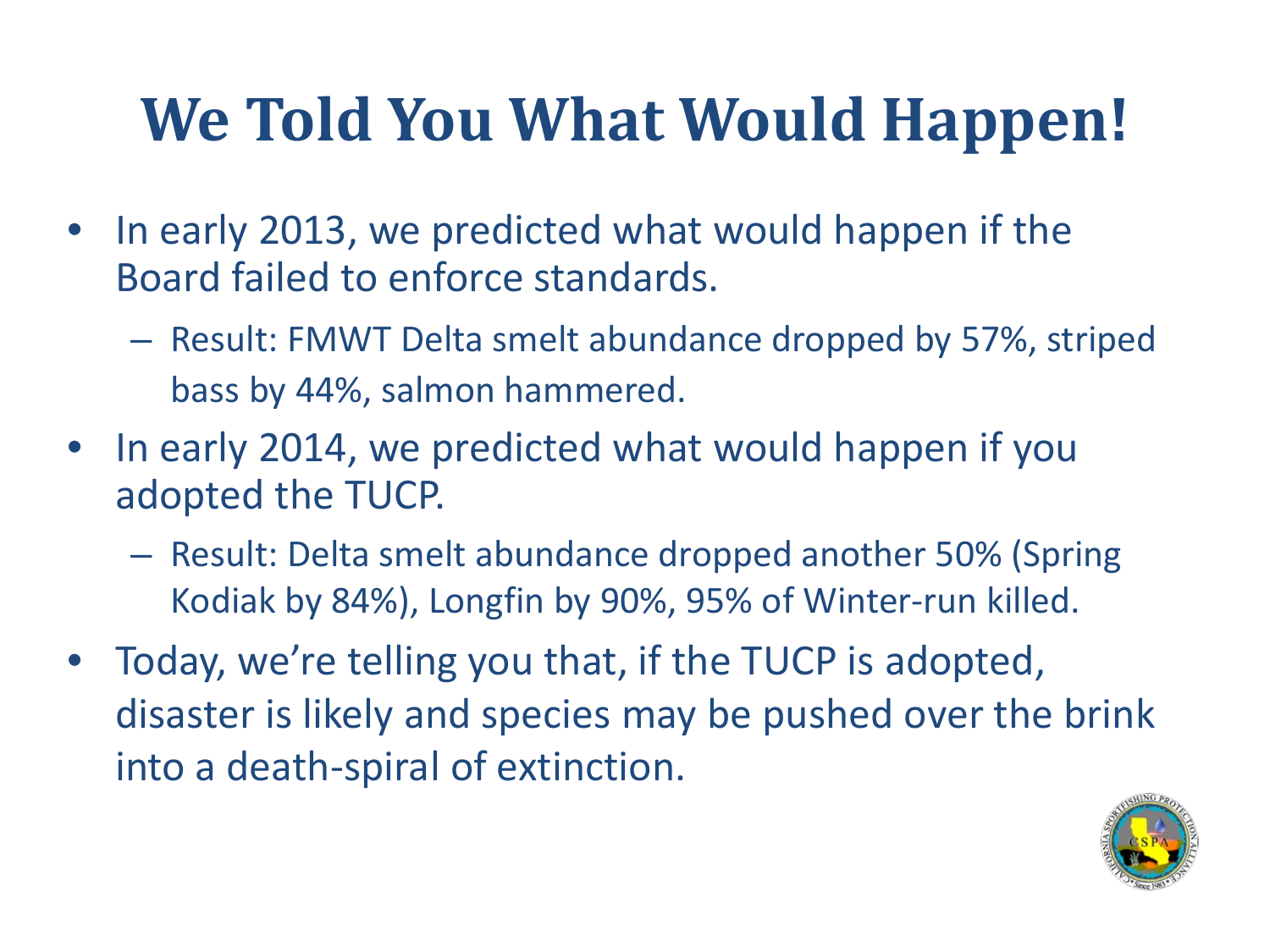### **SWRCB & Fish Agency Report Card**

#### **CDFW Fall Midwater Trawl Abundance Declines**

| <b>Species</b>        | 1967 v. 2014 | 67-71 v. 2014 |
|-----------------------|--------------|---------------|
| <b>Striped Bass</b>   | $-99.70\%$   | $-99.40\%$    |
| <b>Delta Smelt</b>    | $-97.80\%$   | $-98.90\%$    |
| <b>Longfin Smelt</b>  | $-99.98%$    | $-99.95%$     |
| <b>American Shad</b>  | $-91.90\%$   | $-86.40\%$    |
| <b>Splittail</b>      | $-98.50%$    | $-96.60\%$    |
| <b>Threadfin Shad</b> | $-97.80\%$   | $-96.25%$     |

**Native salmonids and lower trophic orders have declined by similar magnitude!**

- **CDFW, USFWS and NMFS have failed to protect fisheries and carry out their trustee responsibilities.**
- **The State Board has failed to protect and balance the Public Trust.**

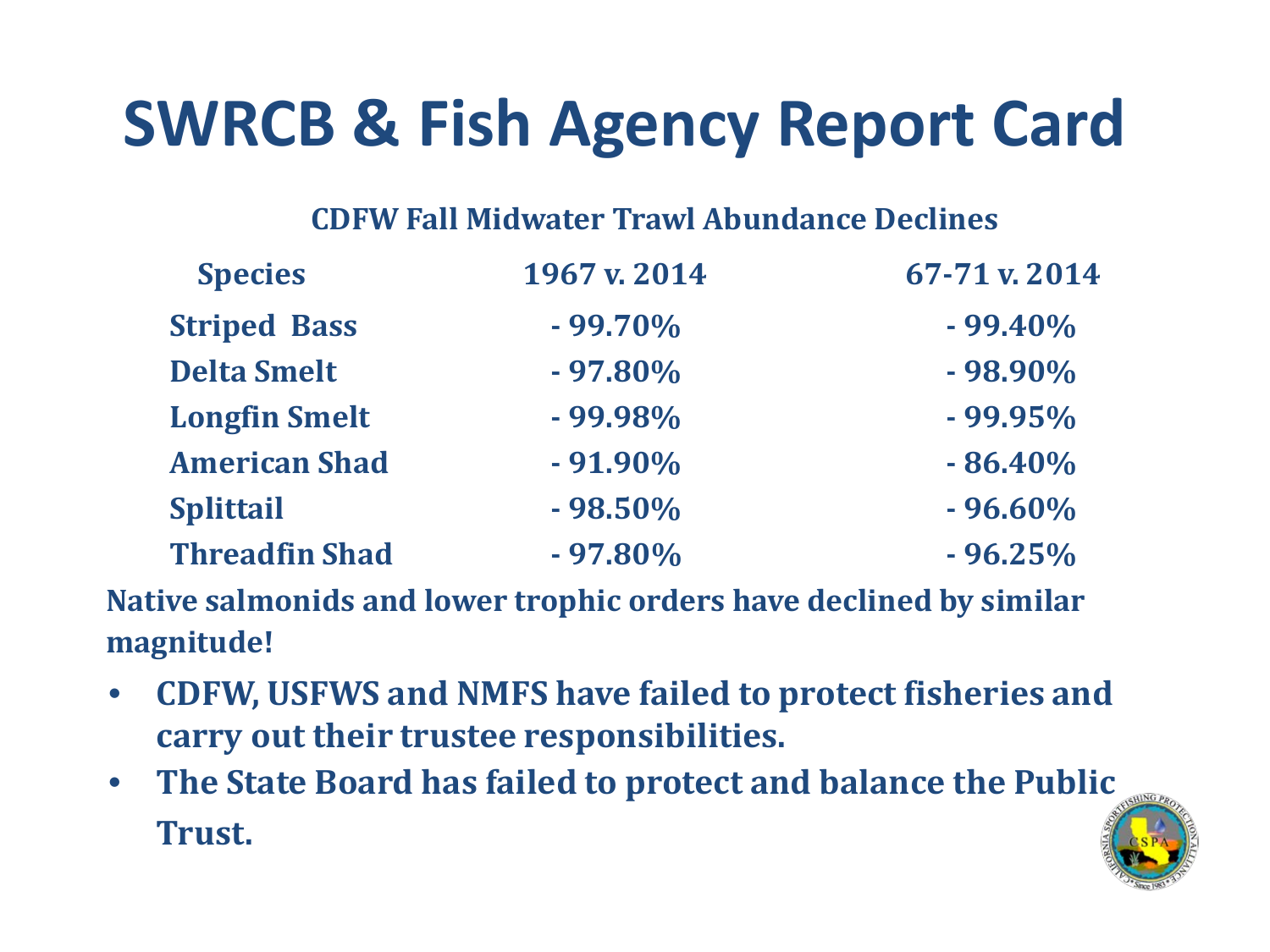## **Drought is Normal**

- **Drought is normal: no justification for waiving standards.** 1918-1920 1923-1926 1928-1935 1947-1950 1959-1962 1976-1977 1987-1992 2000-2002 2007-2009 2012-2014 *Drought in California, 2012, Department of Water Resources*
- Shasta, Oroville, Bullards Bar, Folsom and San Luis Reservoirs have 2.1 MAF more storage than last year (CDEC, 15 Feb.).
- Sacramento Basin precipitation is 89% of historical average (Oct-Jan, CDEC).
- Lawns in LA are green; almond acreage is being expanded.
- Standards already account for inevitable drought!

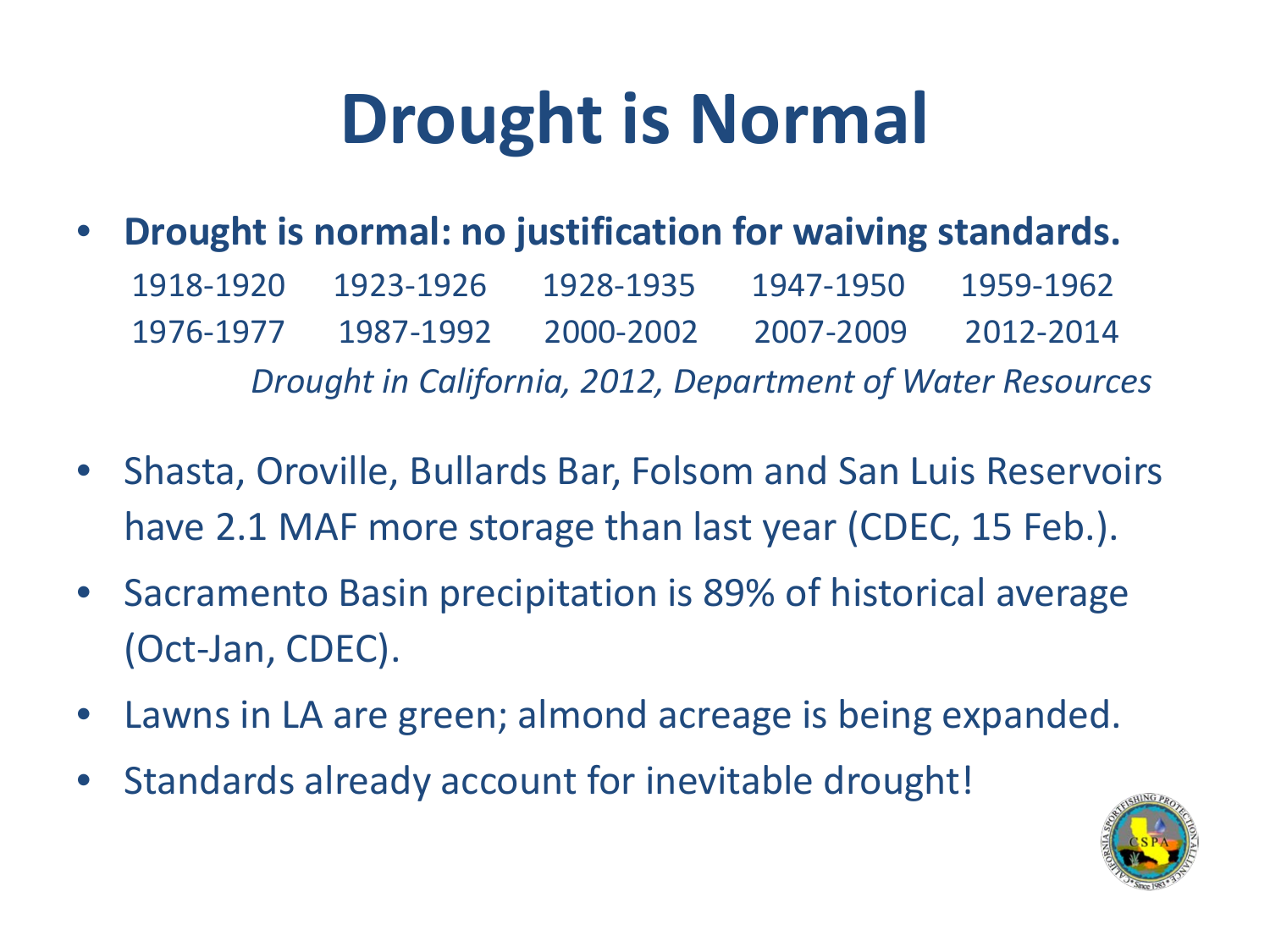# **Workshops are Liar's Balls**

- In non-evidentiary settings, advocacy science rules; **i.e., Monsanto proved DDT safe, Dow proved CFC's don't affect ozone, Chevron proved global warming a myth, SWP & CVP are claiming relaxed standards won't harm fish.**
- Only through a rigorous evidentiary proceeding, through testimony under oath subject to cross-examination and rebuttal, are truth and fact likely to emerge.
- Failure to conduct evidentiary hearings leads to the inescapable conclusion that the Board either doesn't care about facts or that it is fearful that the truth will prevent it from reaching a politically acceptable decision.

•

• Example: **Why did fish agencies not address unreasonable impacts to fish? Why did NMFS and USFWS provide concurrence despite acknowledged "uncertainties" and lack of "best available science?"**

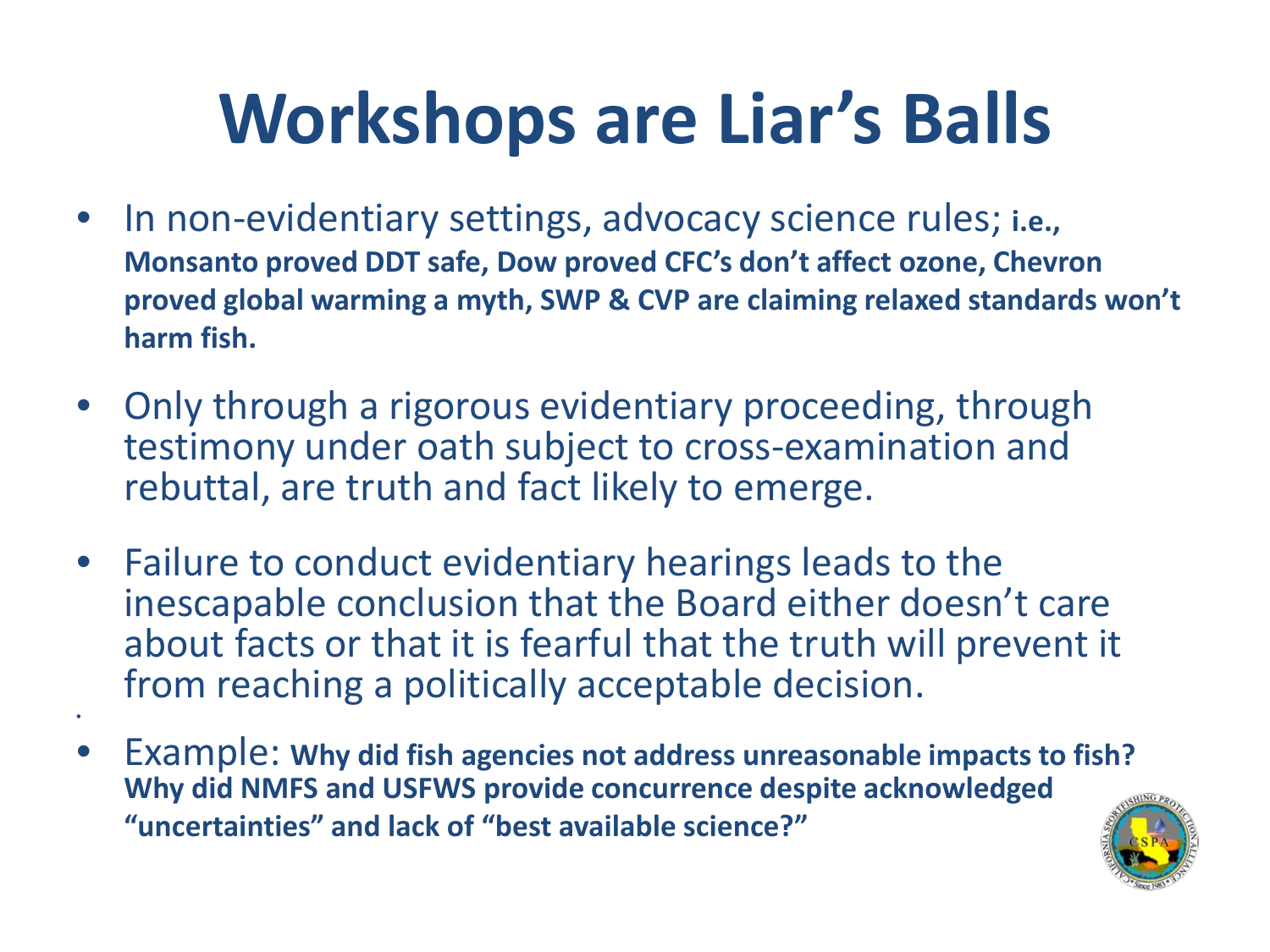# **A Manufactured Crisis**

- DWR and the Bureau's water rights are subject to a series of limitations, including seniority, area of origin and watershed protection and the public trust.
- Yet, they overpromised delivery and hawked water sales like Goldman Sachs hawks securities.
- And unsuspecting buyers mortgaged their futures on those promises without understanding that their contracts were for surplus water and would not always be available
- And many are now greatly suffering.
- The solution is not for this Board to legitimize DWR/Bureau's schemes but rather to bring demand into balance with actual supply while protecting the public trust.